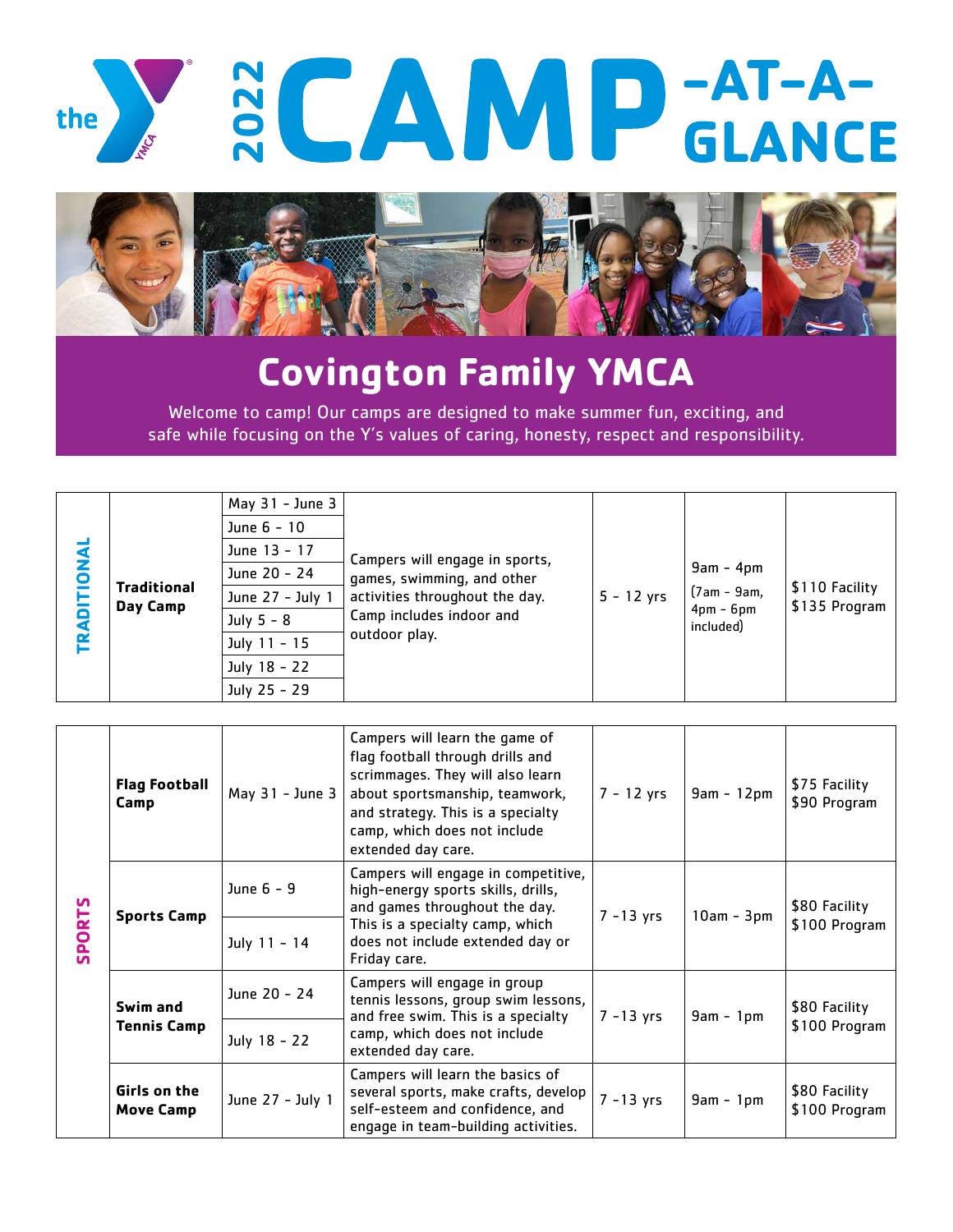| LEADERSHIP<br><b>TEEN</b> | <b>Navigators</b> | May 31 - June 3<br>June 6 - 10<br>June 13 - 17<br>June 20 - 24<br>June 27 - July 1<br>July $5 - 8$<br>July 11 - 15<br>July 18 - 22<br>July 25 - 29 | Teens will gain valuable<br>experience and learn responsibility<br>in leadership roles. They will<br>engage in leadership training,<br>work with campers, and enjoy<br>traditional camp activities. Teens<br>will spend the majority of their<br>time shadowing and assisting<br>camp counselors with daily camp<br>activities. Teens are expected to<br>show maturity and behave as role<br>models for campers. | $13 - 14$ yrs | $9am - 4pm$<br>$(7am - 9am,$<br>$4pm - 6pm$<br>included) | \$70 Facility<br>\$90 Program |
|---------------------------|-------------------|----------------------------------------------------------------------------------------------------------------------------------------------------|------------------------------------------------------------------------------------------------------------------------------------------------------------------------------------------------------------------------------------------------------------------------------------------------------------------------------------------------------------------------------------------------------------------|---------------|----------------------------------------------------------|-------------------------------|
|---------------------------|-------------------|----------------------------------------------------------------------------------------------------------------------------------------------------|------------------------------------------------------------------------------------------------------------------------------------------------------------------------------------------------------------------------------------------------------------------------------------------------------------------------------------------------------------------------------------------------------------------|---------------|----------------------------------------------------------|-------------------------------|

| <b>TEEN LEADERSHIP</b>                                  | <b>Navigators</b>                                 | June 13 - 17<br>June 20 - 24<br>June 27 - July 1<br>July $5 - 8$<br>July 11 - 15<br>July 18 - 22<br>July 25 - 29 | experience and learn responsibility.<br>in leadership roles. They will<br>engage in leadership training,<br>work with campers, and enjoy<br>traditional camp activities. Teens<br>will spend the majority of their<br>time shadowing and assisting<br>camp counselors with daily camp<br>activities. Teens are expected to<br>show maturity and behave as role<br>models for campers.                                                     | $13 - 14$ yrs | $9am - 4pm$<br>$(7am - 9am,$<br>$4pm - 6pm$<br>included)  | \$70 Facility<br>\$90 Program |
|---------------------------------------------------------|---------------------------------------------------|------------------------------------------------------------------------------------------------------------------|-------------------------------------------------------------------------------------------------------------------------------------------------------------------------------------------------------------------------------------------------------------------------------------------------------------------------------------------------------------------------------------------------------------------------------------------|---------------|-----------------------------------------------------------|-------------------------------|
|                                                         |                                                   |                                                                                                                  |                                                                                                                                                                                                                                                                                                                                                                                                                                           |               |                                                           |                               |
| PECIALTY ADD-ON                                         | Add-On:<br><b>Flag</b><br><b>Football</b><br>Camp | May 31 - June 3                                                                                                  | If you are already registered for<br>Traditional Camp: Session 1, you<br>can use this option to add Flag<br>Football Camp to your child's week.<br>If you choose this option, your child<br>will participate in Flag Football<br>Camp from 9am to 12pm each day,<br>then will be in Traditional Camp<br>from 12pm to 4pm each day. Please<br>note that daily swimming is not<br>guaranteed when you choose this<br>specialty camp add-on. | $7 - 12$ yrs  | $9am - 12pm$<br>$(7am - 9am,$<br>$4pm - 6pm$<br>included) | \$15 Facility<br>\$20 Program |
|                                                         | Add-On:<br><b>Sports</b><br>Camp                  | June 6 - 9<br>July 11 - 14                                                                                       | If you are already registered for<br>Traditional Camp: Session 2, you<br>can use this option to add Sports<br>Camp to your child's week. If you<br>choose this option, your child<br>will participate in Sports Camp<br>from 10am to 3pm and will be in<br>Traditional Camp 9am-10am and<br>3pm-4pm Monday-Thursday. Your                                                                                                                 | $7 - 12$ yrs  | $10am - 3pm$<br>$(7am - 9am,$<br>$4pm - 6pm$<br>included) | \$15 Facility<br>\$20 Program |
|                                                         |                                                   |                                                                                                                  | child can attend Traditional Camp<br>all day on Friday (no Sports Camp).                                                                                                                                                                                                                                                                                                                                                                  |               |                                                           |                               |
| n                                                       | Add-On:<br>Swim and<br><b>Tennis</b><br>Camp      | June 20 - 24                                                                                                     | If you are already registered for<br>Traditional Camp: Session 4, you<br>can use this option to add Swim<br>and Tennis Camp to your child's                                                                                                                                                                                                                                                                                               |               | $9am - 1pm$                                               | \$15 Facility                 |
|                                                         |                                                   | July 18 - 22                                                                                                     | week. If you choose this option,<br>your child will participate in Swim<br>and Tennis Camp from 9am to<br>1pm and Traditional Camp from<br>1pm to 4pm.                                                                                                                                                                                                                                                                                    | $7 - 13$ yrs  | $(7am - 9am,$<br>$4pm - 6pm$<br>included)                 | \$20 Program                  |
|                                                         | Add-On:<br>Girls on the<br><b>Move Camp</b>       | June 27 - July 1                                                                                                 | If you are already registered for<br>Traditional Camp: Session 5, you<br>can use this option to add Girls<br>on the Move Camp to your child's<br>week. If you choose this option,<br>your child will participate in Girls<br>on the Move Camp from 9am to<br>1pm and Traditional Camp from<br>1pm to 4pm.                                                                                                                                 | $7 - 13$ yrs  | $9am - 1pm$<br>$(7am - 9am,$<br>$4pm - 6pm$<br>included)  | \$15 Facility<br>\$20 Program |
| <b>Covington Family YMCA CAMP-AT-A-GLANCE</b><br>page 2 |                                                   |                                                                                                                  |                                                                                                                                                                                                                                                                                                                                                                                                                                           |               |                                                           |                               |